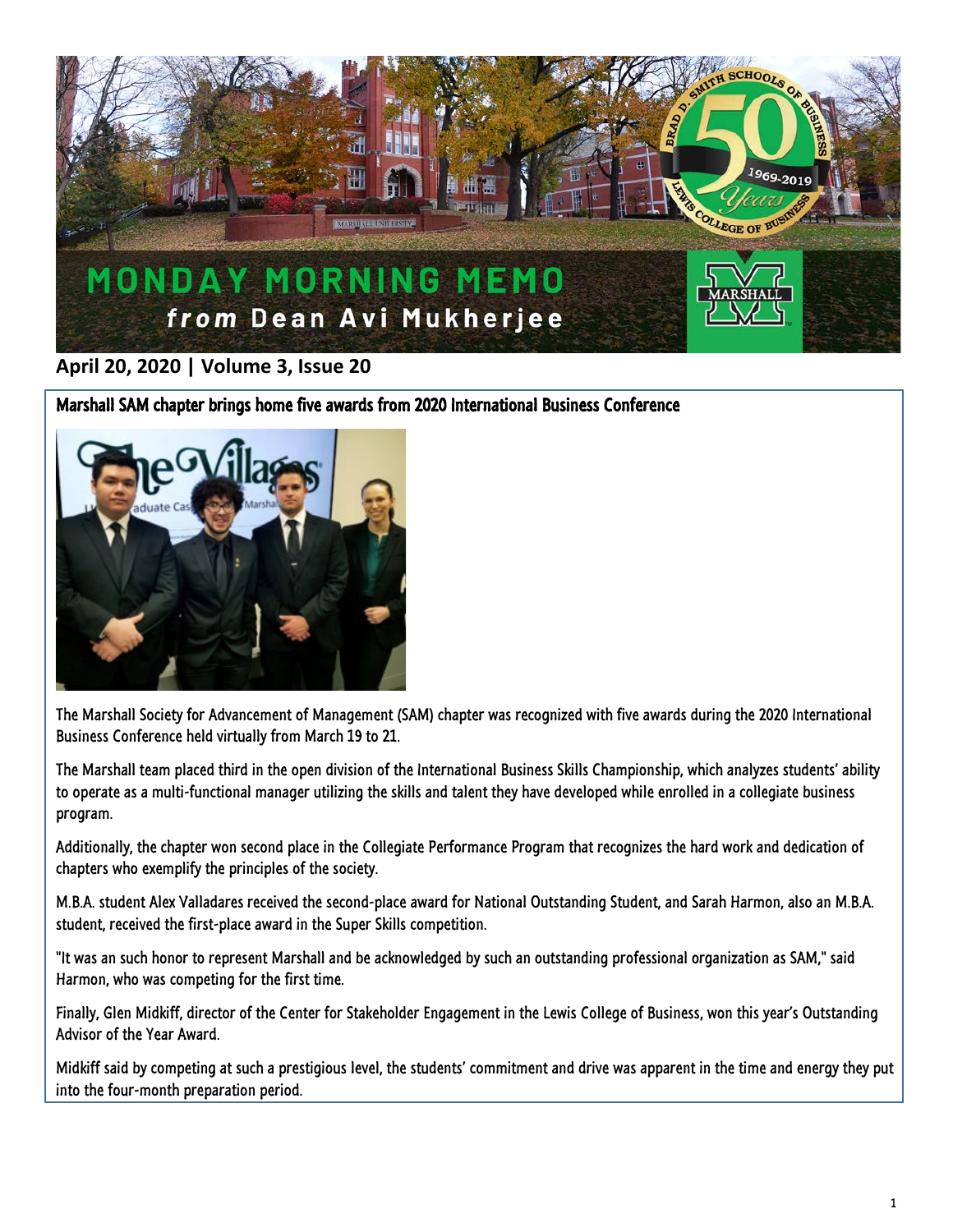

"Marshall's SAM students have dedicated a significant amount of time to the organization and competition, and they [SAM team] should be admired for their work," he said. "The chapter's objective now is to continue stay focused and advance toward future victories for SAM. The yearly conference is an outstanding opportunity to benchmark the business education our Marshall students receive to those at other colleges and universities around the nation."

SAM is a nonprofit professional society dedicated to the study and practice of management. Founded in 1912 by associates and friends of Frederick W. Taylor in honor of his ground-breaking contributions to scientific management, it continues to promote the rigorous scientific study of management theory as well as its application in organizations worldwide.

For more information about the Marshall University SAM chapter, please visit [www.marshallsam.com.](http://www.marshallsam.com/)

## Discover Accounting ranks Marshall #31 for Most Affordable Accounting Schools

Discover Accounting is an independent, educational resource for current and prospective accounting career prospects. The website provides accounting career information, education options and guides for those interested in the finance and accounting fields. Discover Accounting has ranked the Top 101 Most Affordable Accounting Schools. Marshall has been ranked #31 nationally. Here is our rank (#31) and description on the <https://discoveraccounting.org/> website:

## **Marshall University**



Situated in Huntington, West Virginia, Marshall University is a mid-size college that hosts a student body of 13,259. The school's programs stand out as some of the best, from a Bachelor of Business Administration in Accounting to a Master of Science in Accountancy. The master's program is available entirely online, which is convenient for working professionals. Marshall University is the only school in the state that has a Master of Science in Accountancy program. The college also offers a minor in accounting. The accounting programs at Marshall University are extremely

31

affordable with the average cost of \$8,850.

| Rank: #31 in Accounting    |
|----------------------------|
| <b>Tuition</b>             |
| <b>In-State: \$8,412</b>   |
| Out-of-State: \$19,266     |
| Average Net Price: \$8,850 |

Total Enrollment: \$13 204 **Graduation Rate: 46% Retention Rate: 72%** Average Grads Salary: \$62,000